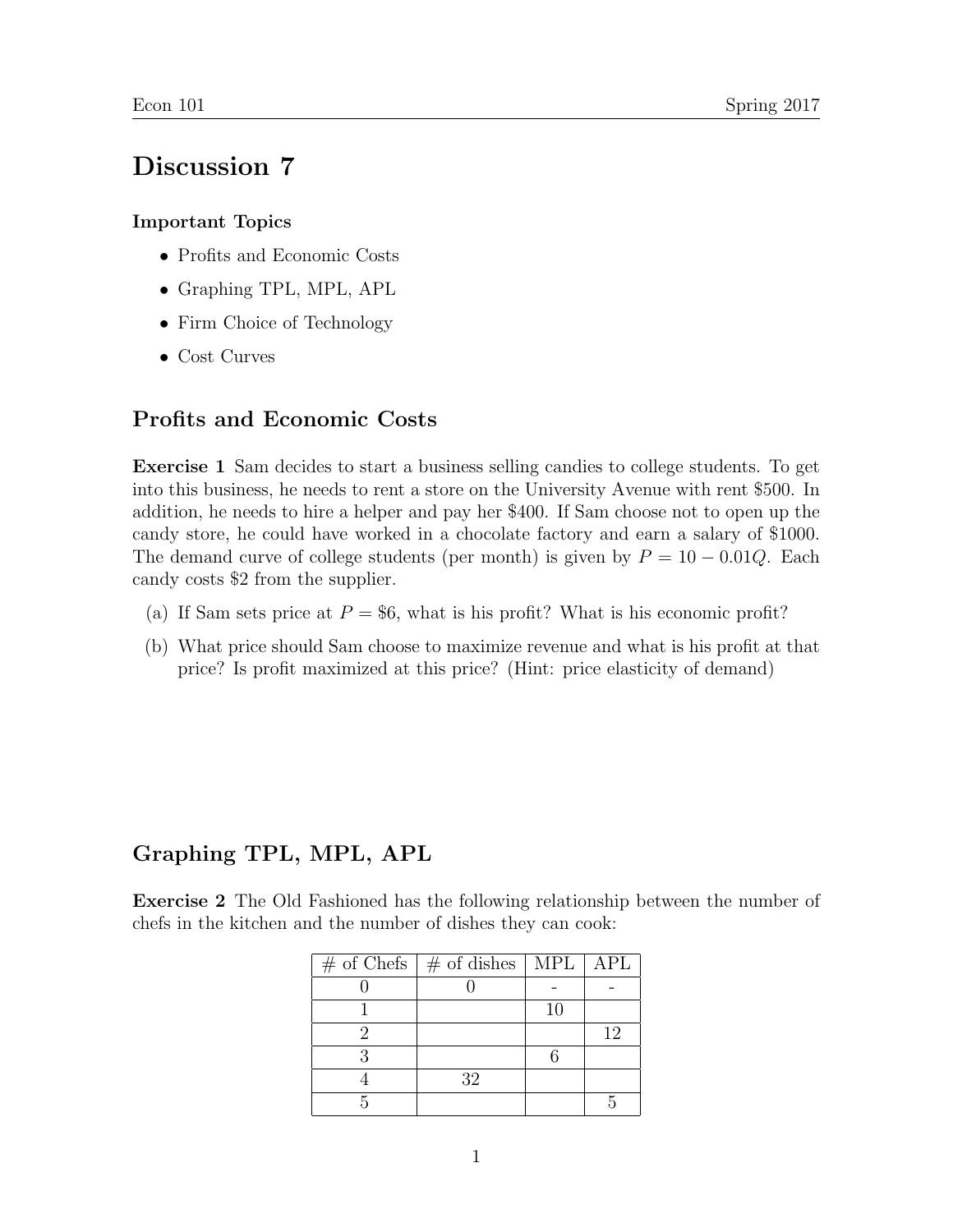- (a) Complete the columns Marginal Productivity of Labor (MPL) and Average Productivity of Labor (APL).
- (b) Draw Total Productivity of Labor (TPL) in graph [1.](#page-1-0) Draw MPL and APL in figure [2.](#page-1-1)



<span id="page-1-0"></span>Figure 1: Graphing TPL



<span id="page-1-1"></span>Figure 2: Graphing MPL and APL